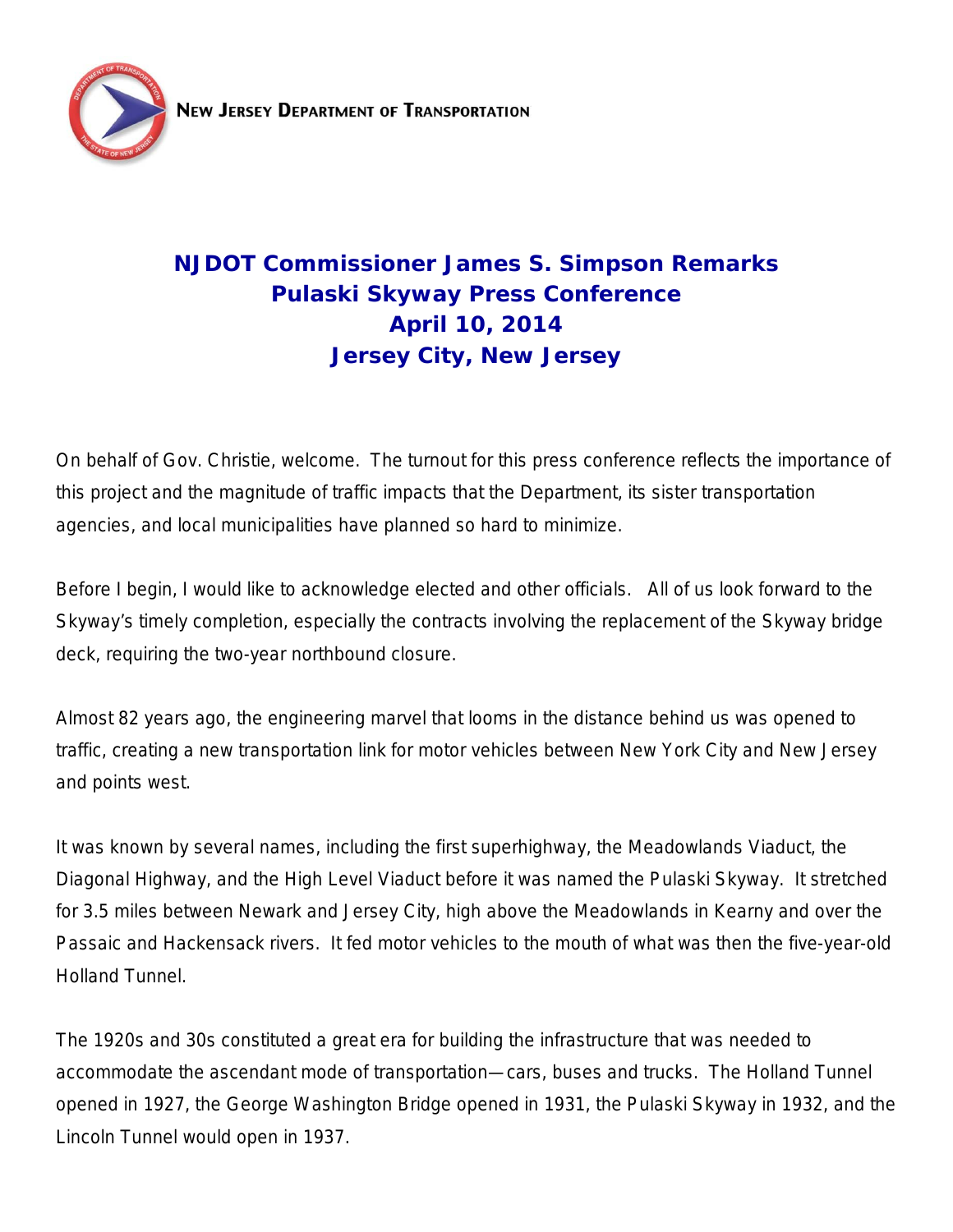#### **Project purpose**

Eight-plus decades have not diminished the importance of the Pulaski Skyway one bit. It carries 74,000 vehicles per day, including 40,000 in the northbound direction toward Jersey City, Hudson County and New York destinations.

What has diminished is its structural integrity. Eighty-two years of pounding traffic, road salt and suboptimal drainage systems have taken a huge toll on all components of the bridge, and that's why we're here today.

We launched an eight-year, \$1 billion-plus rehabilitation program in 2012 and now have reached the point where we are ready to tear off 14 lane-miles of the original bridge deck – more than a million square feet – and install brand new,  $21^{st}$ -century deck consisting of high-strength prefabricated concrete panels, with new steel floorbeams and stringers where needed to support the deck.

The original deck is 16 inches thick in some areas. The new deck will be eight inches thick, lightening the dead load of the bridge by 27 percent.

Work will continue to repair or replace components of the superstructure and the substructure into the year 2020, but it is the next two years that are the most important and which will have the most impact on traffic.

Some press here today joined me on Monday for an up-close look at the bridge. We positioned one of our lift trucks under the Skyway near Tonnelle Circle and lifted journalists within arm's reach of the floorbeams, for them to see the extent of the deterioration to the steel that supports the deck.

Pictures truly are worth a thousand words, and I think the news crews who were there, along with their viewers and readers, have a an understanding of why we need to do this project now, and why we need to do it in a manner that gets the job done as safely and quickly as possible. Simply put, we do not have the luxury of time.

If we don't do this now, we might wake up and find ourselves facing an emergency closure of the entire bridge. In fact, we have had some emergency closures in the last couple of years.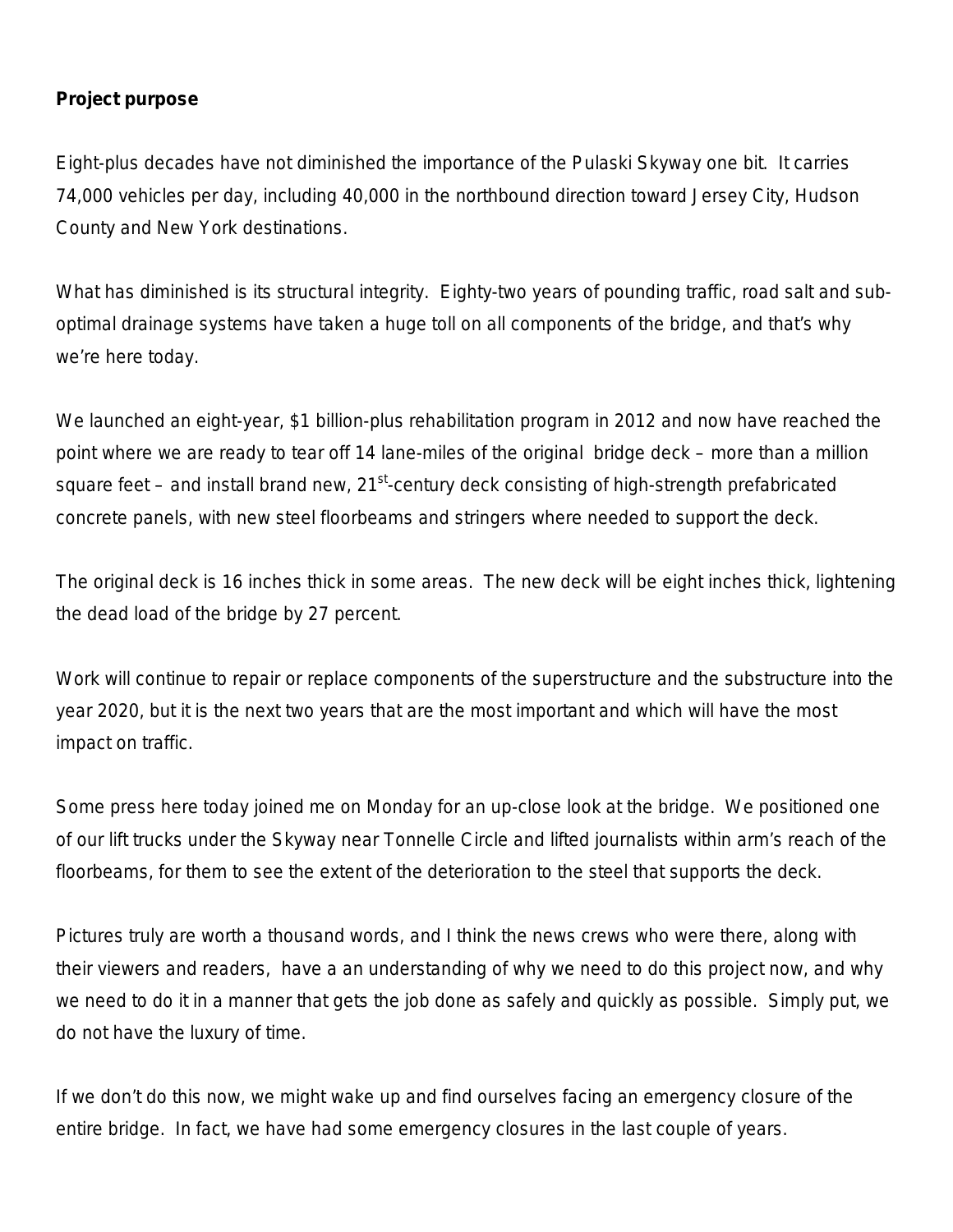In report-card terms, the bridge is a D- and about to become an F.

Engineers have their own way of describing the bridge, using terms like "condition" and "sufficiency rating."

The Skyway's superstructure (all the steel you see) is in poor condition. The deck, or roadway, is in poor condition. The substructure (everything below the deck) is rated fair.

The Skyway has been deemed structurally deficient since 1983.

I know firsthand the effects of delaying maintenance and repair efforts. Sadly, when I was at US DOT under President Bush, I was the first official to learn of the I-35 Bridge collapse in Minnesota and reached out to the Federal Highway Administrator and the Secretary of Transportation.

We are ensuring that such a disaster does not occur in New Jersey. In the past 20 years, more than 600 bridges have failed in the U.S. We don't want Pulaski to be one of them.

When we finish the rehabilitation project, the Skyway will be taken off our structurally deficient list and will be ready for another 75 years of safe use.

The Skyway is functionally obsolete and will remain so after the rehabilitation project. Functional obsolescence refers to highway or bridge features that do not meet modern standards. Many iconic structures are functionally obsolete, including the Brooklyn Bridge, the George Washington Bridge, and the Williamsburg Bridge.

Chief among the Skyway's features that have led to its functionally obsolete designation is a lack of shoulders. Shoulders provide space for emergency vehicles to cut through traffic, or space for disabled vehicles to get out of the way and allow other traffic to flow.

Due to the design of the Skyway, we cannot widen it, and it will remain a bridge that offers just two travel lanes in each direction with no shoulders. However, where we can make functional improvements, we will.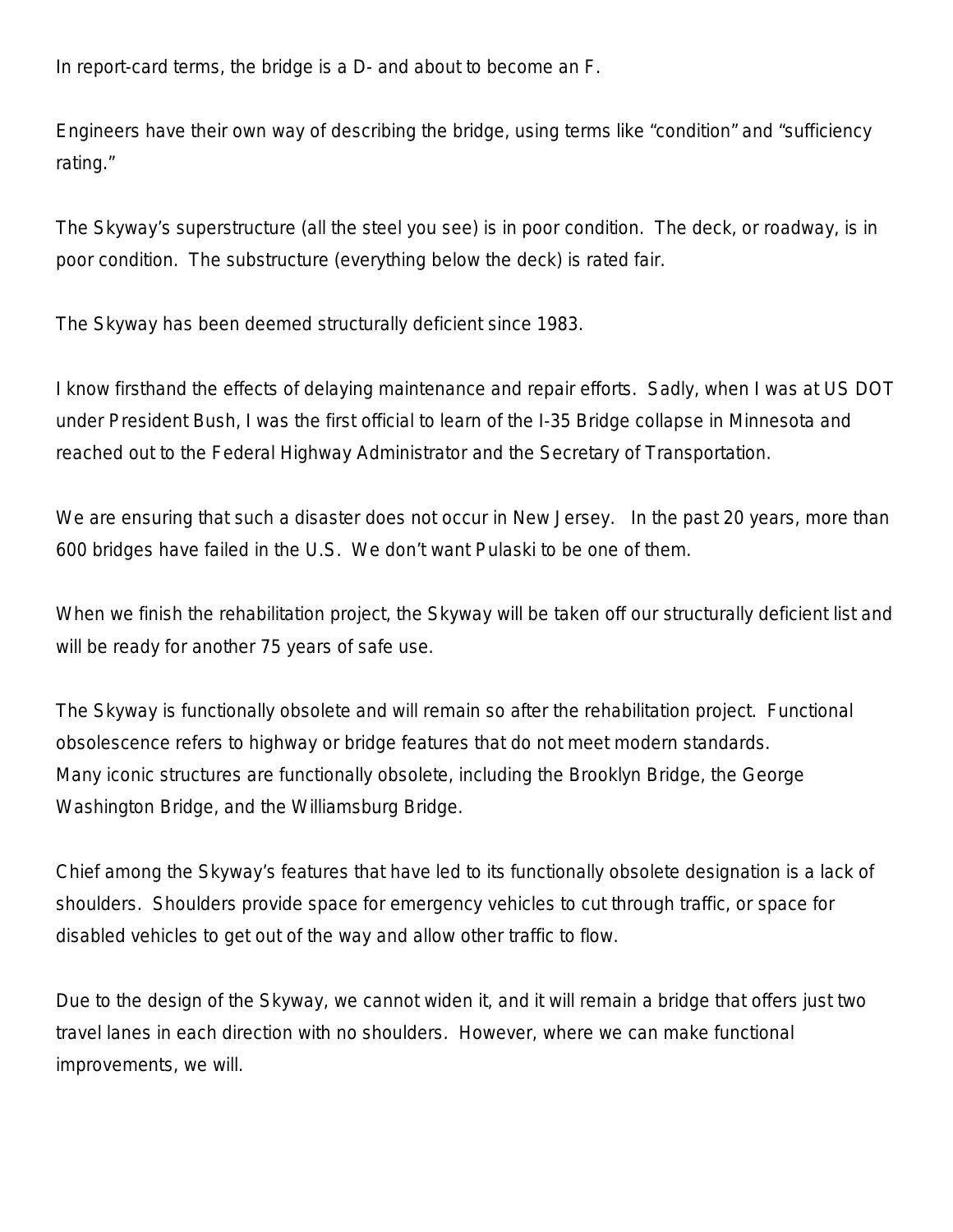For instance, at the Broadway ramp where motorists merge onto the Skyway southbound lanes, the geometry will be improved to provide more acceleration distance and better sight lines for safe merging.

The project also includes new lighting along the entire length of the structure, and new railings will meet modern standards.

## **The decision to close northbound lanes**

Before I speak to you about our traffic mitigation plans, I'd like to spend a moment on why we decided that closing the northbound travel lanes was the best way to replace the deck.

Based upon rigorous engineering analyses, our structural, traffic, and safety engineers have called for this action, due to their serious safety concerns. Safety must always trump convenience. Our decision to undertake this project is crucial to the safety of the motoring public.

We looked at multiple construction options, including:

- Contra-flow, reversing traffic every day to flow northbound in the morning peak period and southbound in the evening peak
- maintaining one travel lane in each direction
- limiting work to nights and weekends.

These methods would have stretched the construction schedule to at least six years and would have created greater safety and traffic problems in and around the region, and not just in the a.m. peak.

A six-year timeline to replace the deck is a non-starter. The deck and structure supports will not last that long.

Furthermore, there are other major bridge projects in this region that need to be started after the Skyway lanes are reopened and, like the Pulaski Skyway, we cannot wait six years for those projects to advance. (I-495 over 1&9 and a new stage of the Route 7 Wittpenn Bridge project)

The reverse flow, or contra-flow method would require complete, shutdowns of the Skyway twice a day to all traffic in both directions, creating more safety and traffic problems.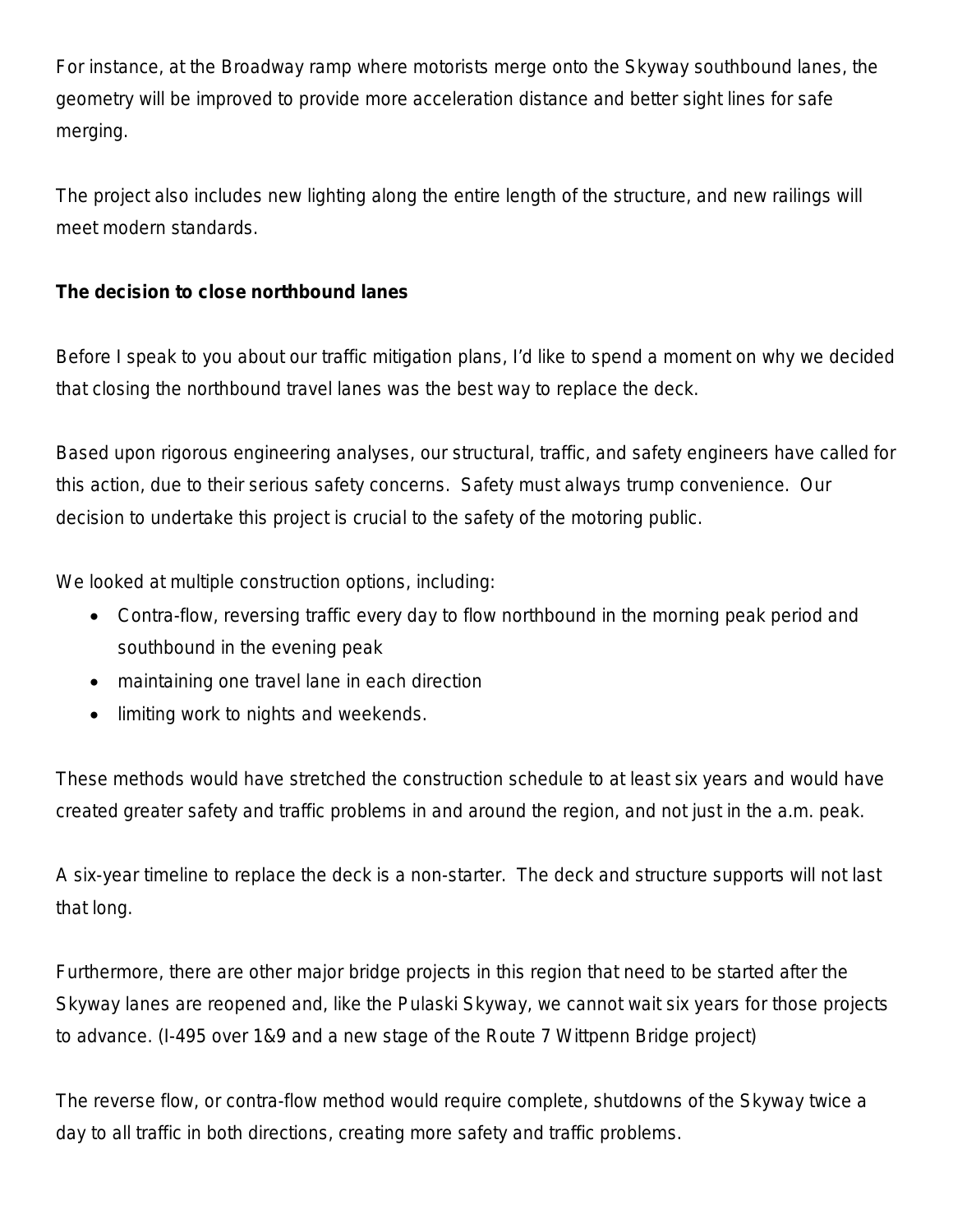Maintaining one travel lane in each direction creates the extremely undesirable and unsafe condition of 3.5-mile-long cattle chutes for cars on very narrow lanes separated by a concrete barrier. A breakdown or accident would create epic traffic jams and risk the safety of those in need of first aid.

The weekend and nights option was intriguing because it held out the promise of full travel capacity during the weekdays when thousands of motorists use the Skyway to get to and from work.

However, it also contained serious risks of repeated, unanticipated lane closures if crews could not complete a section they were working on by Monday morning. That method also compromised the quality of the work because work would have to be done in small sections, with the threat of an uneven driving surface. There also would be an eight-inch differential between the thicker old deck and the thinner new deck.

We asked our design consultant, Parsons Brinckerhoff, to review the various construction methods with a critical eye and subject our choice to peer review. Some of the best engineers in the world concurred that our approach is the best one.

In less than a year from now, the southbound traffic that will continue to flow over the Skyway will be shifted to the new northbound lanes, and construction crews will switch to the southbound side to start the process of replacing the deck on that side of the structure.

They will work around the clock, seven days a week to finish the job – both sides of the Skyway – in two years.

Getting traffic onto a brand new, sturdy deck in less than a year is a big deal. I don't mean to alarm anyone who uses the Skyway: we would close it if it were unsafe, but I will be breathing easier when southbound traffic is shifted to the new deck next year.

We will be monitoring the bridge during construction with monitors similar to an EKG to detect any twisting or uneven stresses, and have instructed the contractor not to store construction materials on the deck to avoid uneven loading. We have conducted analyses on asymmetrical loading as well.

So, with the decision made to close one side of the bridge at a time, and to limit traffic to just one direction, the question was, "which direction should traffic flow?" The answer was obvious.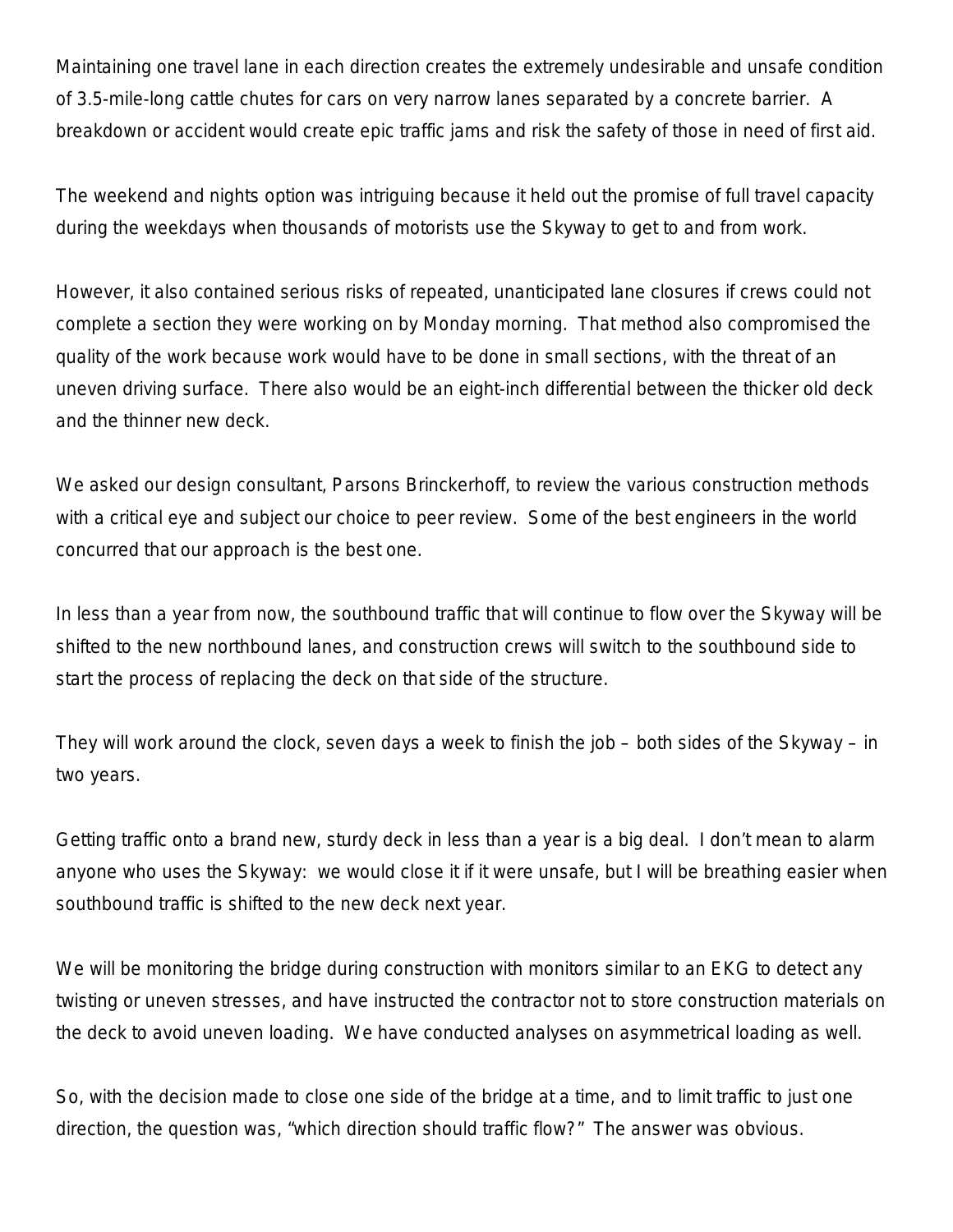Prohibiting southbound traffic would create greater traffic congestion in Jersey City and also posed the risk of chronic traffic jams inside the Holland Tunnel and in lower Manhattan.

There are far more alternate routes and public transportation options for motorists heading toward Jersey City than from the Holland Tunnel and Jersey City. Maintaining southbound travel also preserves predictable travel time to Newark Airport, a key regional economic asset.

However, let's be clear. The existing traffic volumes on alternate routes already are high. We recognize there is going to be tremendous amount of pain involved, particularly for those who live and work in the Hoboken, Jersey City and Manhattan area. This bridge is part of an already clogged network at peak travel times, and we understand that everyone in this corridor will be affected.

Our best option presents serious challenges, and severe economic and quality-of-life costs. These facts brings me to the final section of my remarks.

## **Traffic mitigation: alternate routes and modes**

The economic and quality-of-life costs of doing this project will be huge over the next two years, but the pain pales in comparison to a situation in which we were suddenly forced to completely shut down the bridge.

40,000 cars travel on the Skyway northbound lanes each day, including 9,600 in the morning peak period of 6-9 a.m.

- 76% of northbound motorists are traveling to Jersey City or other Hudson County destinations.
	- o (35% to JC and 41% to other Hudson County destinations)
	- o 24% are heading to the Holland Tunnel

We conducted a survey of Skyway users to help understand where they were coming from and where they were headed, and have studied traffic volumes and capacity on all the alternate routes.

The department has worked closely with other transportation agencies, and with the affected municipalities, particularly Jersey City, to develop plans to accommodate the displaced motorists.

If motorists see your broadcasts and read your stories, and take steps to learn about the options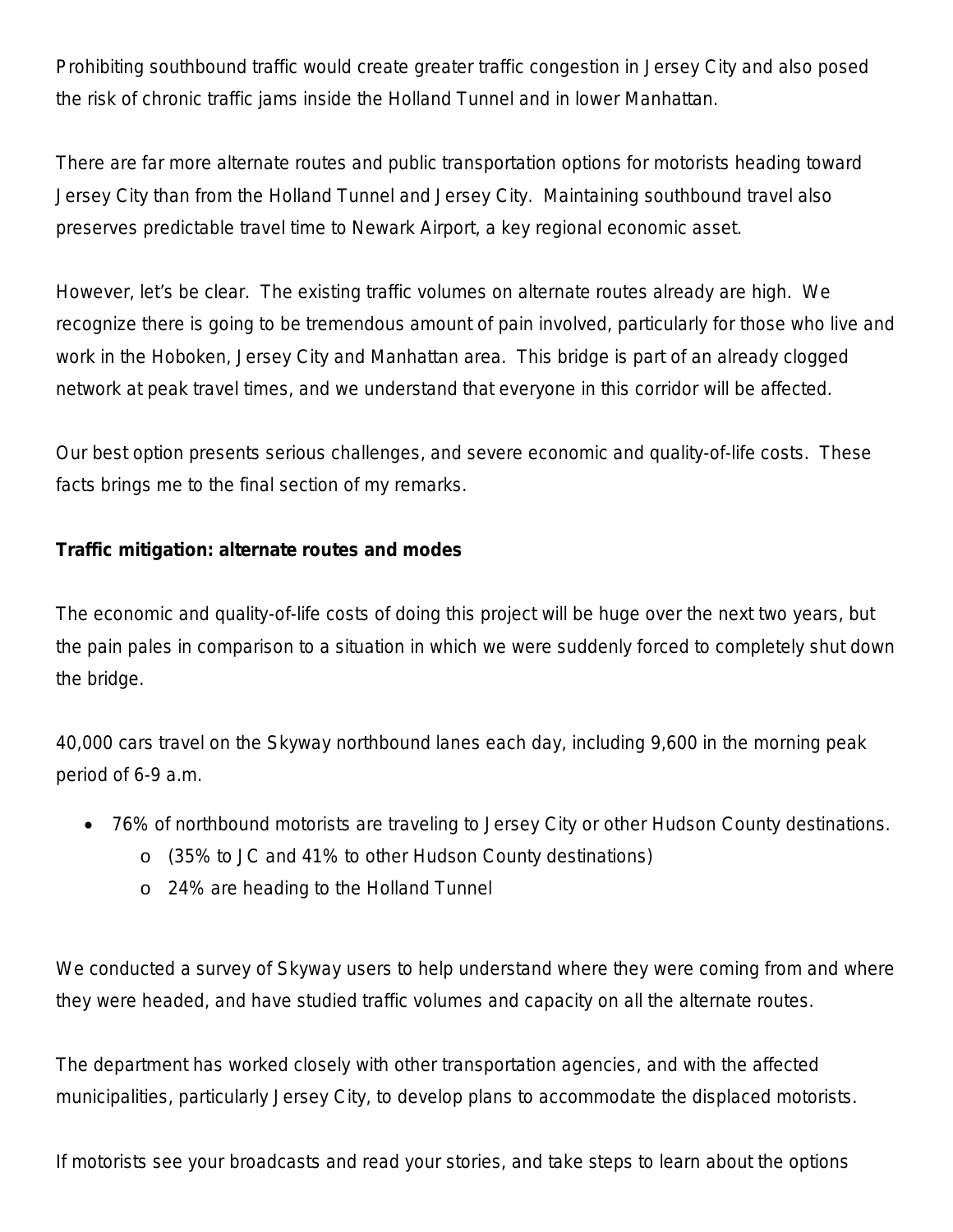available to them, then this press conference will have fulfilled one of its main purposes.

Motorists need to select an alternate route or a mass transit option – we will carefully monitor mass transit for crowding and parking – and then select another option as a backup plan. They need to be ready to adapt in the first days and weeks.

I'm going to briefly describe the options that are available, and will first speak about the public transportation options. Thousands of extra seats have been added to rail, bus and ferry services, and we really need motorists to switch to these modes or travel off-peak.

As I mentioned earlier, we need to divert 9,600 cars that take the Skyway northbound each morning peak period. The public transportation and alternate route options that we have created or enhanced should accommodate or remove from the roadways about 13,600 vehicles.

#### **Mass transportation**

NJ TRANSIT has increased morning and evening peak period capacity on Morris and Essex Lines trains, Raritan Valley Line trains and North Jersey Coast Line trains.

Trains to Hoboken Terminal provide customers with good connections to NYC via PATH or ferry and to Jersey City via NJ TRANSIT's Hudson-Bergen Light Rail Line.

The Port Authority has increased the frequency of PATH trains departing Newark Penn Station, increasing capacity by approximately 6,000 seats each morning. These trains offer a great way to get to Midtown and Lower Manhattan destinations, as well as to Jersey City and Hoboken.

NJ TRANSIT also has launched an express bus service along the Route 22 corridor to Newark Penn Station. All of the NJ TRANSIT rail and bus enhancements add up to nearly 3,000 new seats.

NJDOT has arranged for new park-and-ride bus service to be provided by Suburban Transit, a private carrier, from a lot located off of Route 1&9 South near Newark International Airport with service to Jersey City. Free parking is available for 650 cars, and the bus fare, being subsidized by NJDOT, is only \$2.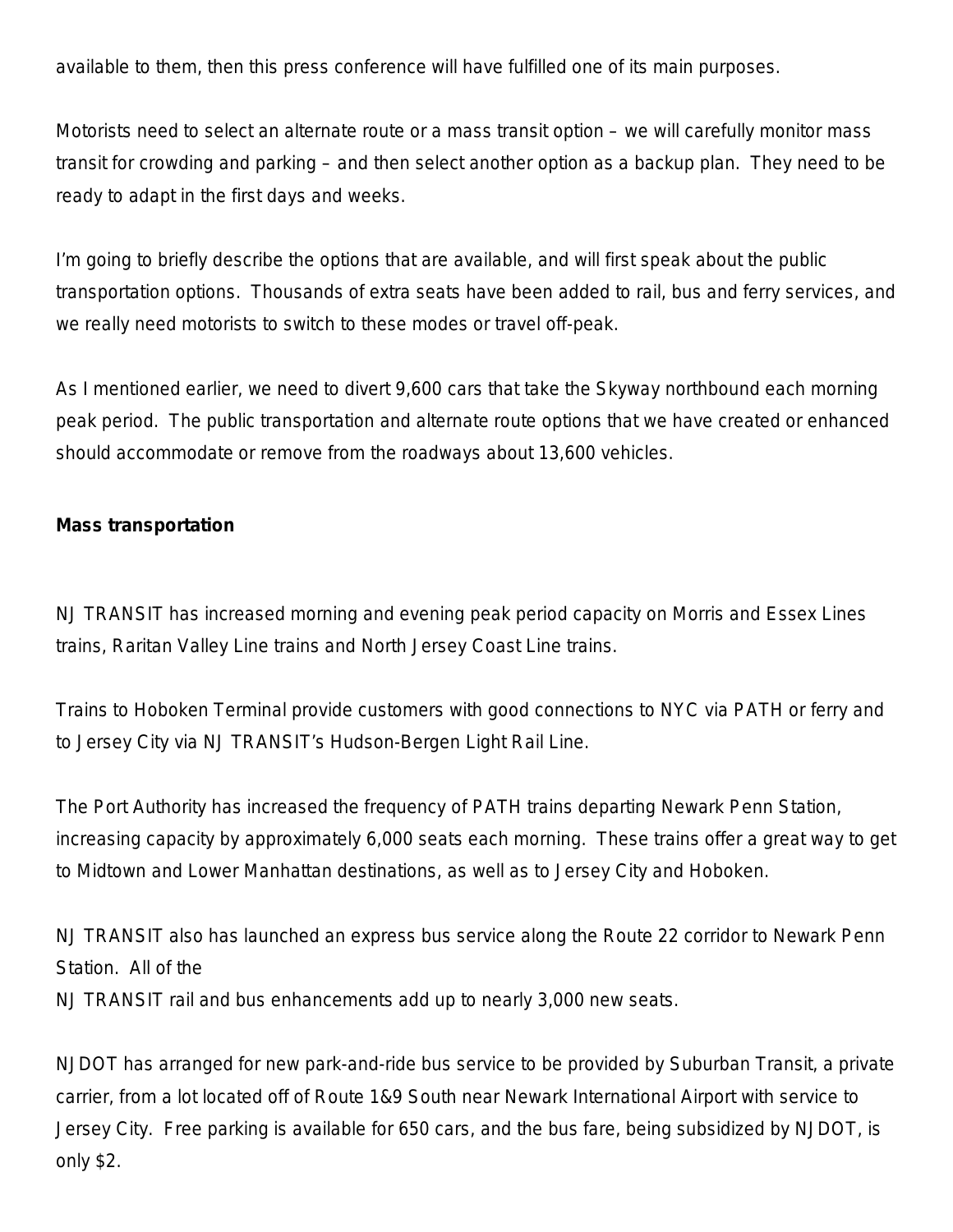This is a great option for motorists, with service starting from 6 to 9 a.m., and return service to the lot starting at 12:30 p.m. and continuing until 10 p.m.

New Seastreak ferry service from Atlantic Highlands to Jersey City and Hoboken is in place to give 300 coastal commuters a new option that frees them from congested roadways. Fares are \$12 each way.

### **Alternate roadways**

Those who need to continue driving to work should adjust their drive times to avoid the morning peak if at all possible.

A primary alternate route will be the Turnpike Extension between exits 14 and 14C, where the shoulder has been reinforced to accommodate a third lane of traffic during morning and evening peak periods (6-10 a.m. and 3-7 p.m.)

Motorists should look for overhead signs indicating when the lane is open, closed, or about to close. This lane should accommodate about an extra 5,700 vehicles during each peak period.

Drivers who do choose to use the Turnpike can save time at the toll plazas by opening an E-ZPass account.

Route 1&9 T has been improved with wider entrance ramps in Newark and adaptive traffic signal improvements to handle as many as 1,700 additional vehicles during the morning peak.

The New Jersey Turnpike Eastern Spur to Lincoln Tunnel is expected to accommodate an additional 1,900 cars during the morning peak.

Private bus carriers that operate 105 buses on the Skyway northbound lanes have agreed to try an alternate route for those buses going to Manhattan. They will use the Goethals Bridge, Staten Island Expressway, Verrazano Narrows Bridge, Gowanus Expressway and Brooklyn Battery Tunnel to NYC.

Dozens of Variable Message signs will display trip times to help motorists alter their route and select the least-congested roadway to their destination each day. We will be tracking traffic volumes on the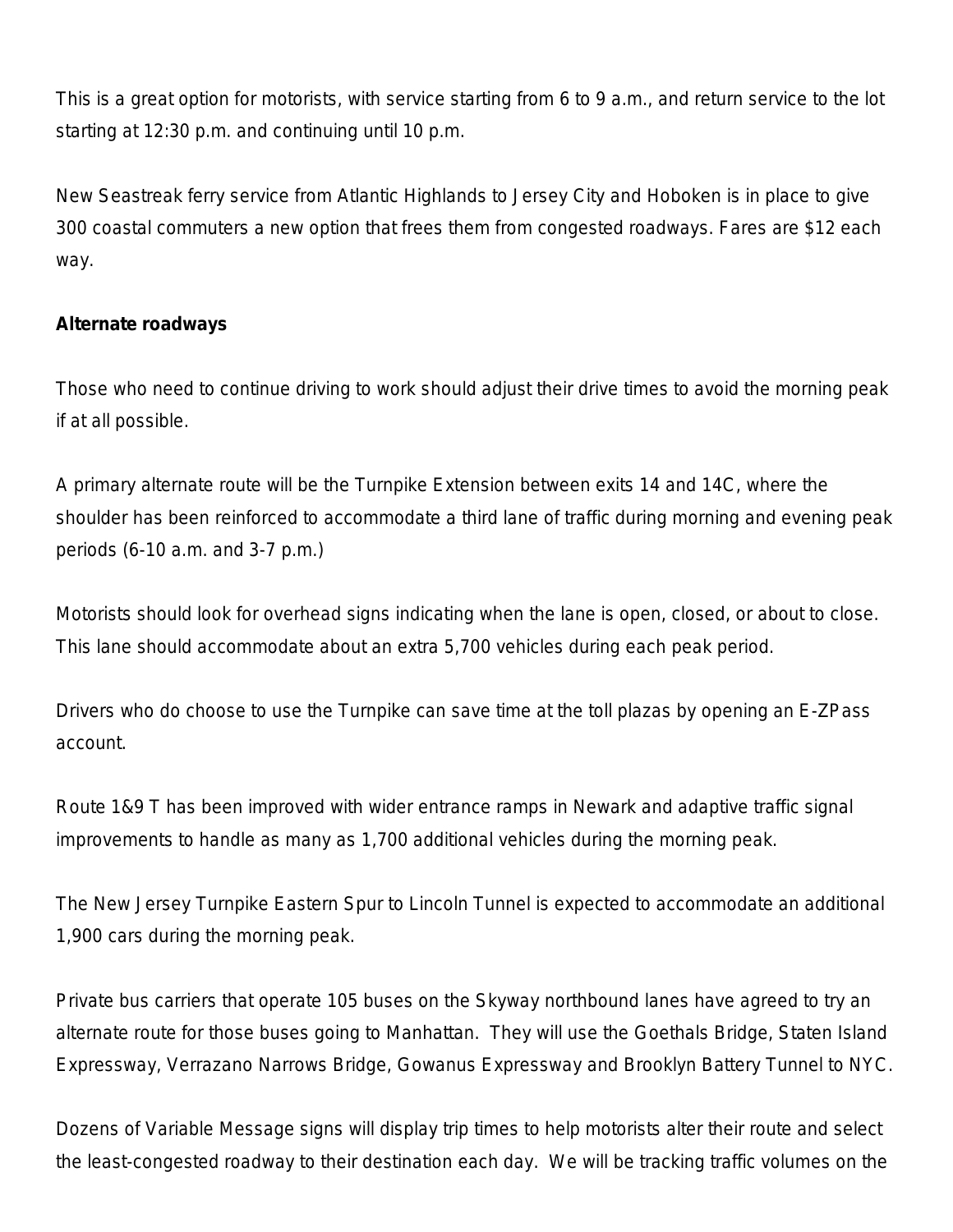main roadways to understand which routes are being chosen by motorists.

The Department's project team and I have been working closely with Newark, Kearny, and Jersey city law enforcement, and especially with Jersey City Mayor Steve Fulop and his staff to try to mitigate anticipated impacts on local streets.

NJDOT is funding the positioning of Kearny police officers at the top of the Skyway ramps to help speed responses to incidents in the southbound travel lanes.

Jersey City has worked with us as a true partner, and stepped up with detailed plans to try to keep traffic flowing along major corridors. The Department contributed to this plan by agreeing to fund about 55 police officers who will be stationed at key intersections to help keep traffic moving.

We're also funding police in Newark to help keep traffic moving on local streets near the western end of the Skyway.

We have kept other communities, as well as Union, Hudson and Essex county officials, informed along the way. The Department is committed to keeping the productive lines of communication open with all of our partners as the work gets under way.

We understand that no plan is perfect and that we will need to make adjustments depending on the travel routes and modes patterns that emerge as the most popular and least popular.

We recognize that next week, with Passover, Easter and schools closed, traffic will be lighter. So the second week will be tougher than the first.

In closing, I think everybody with a stake in this project, from motorists to local elected officials, should be aware that this is going to be difficult and there will be a period of adjustment as motorists try different ways to get to work.

We need motorists to be our partners and take advantage of all the options that are available, because no one option will come close to accommodating everyone.

The posters we have brought with us today show alternate routes and modes in some detail. This information also is available on the Department's website at [www.pulaskiskyway.com.](http://www.pulaskiskyway.com/)